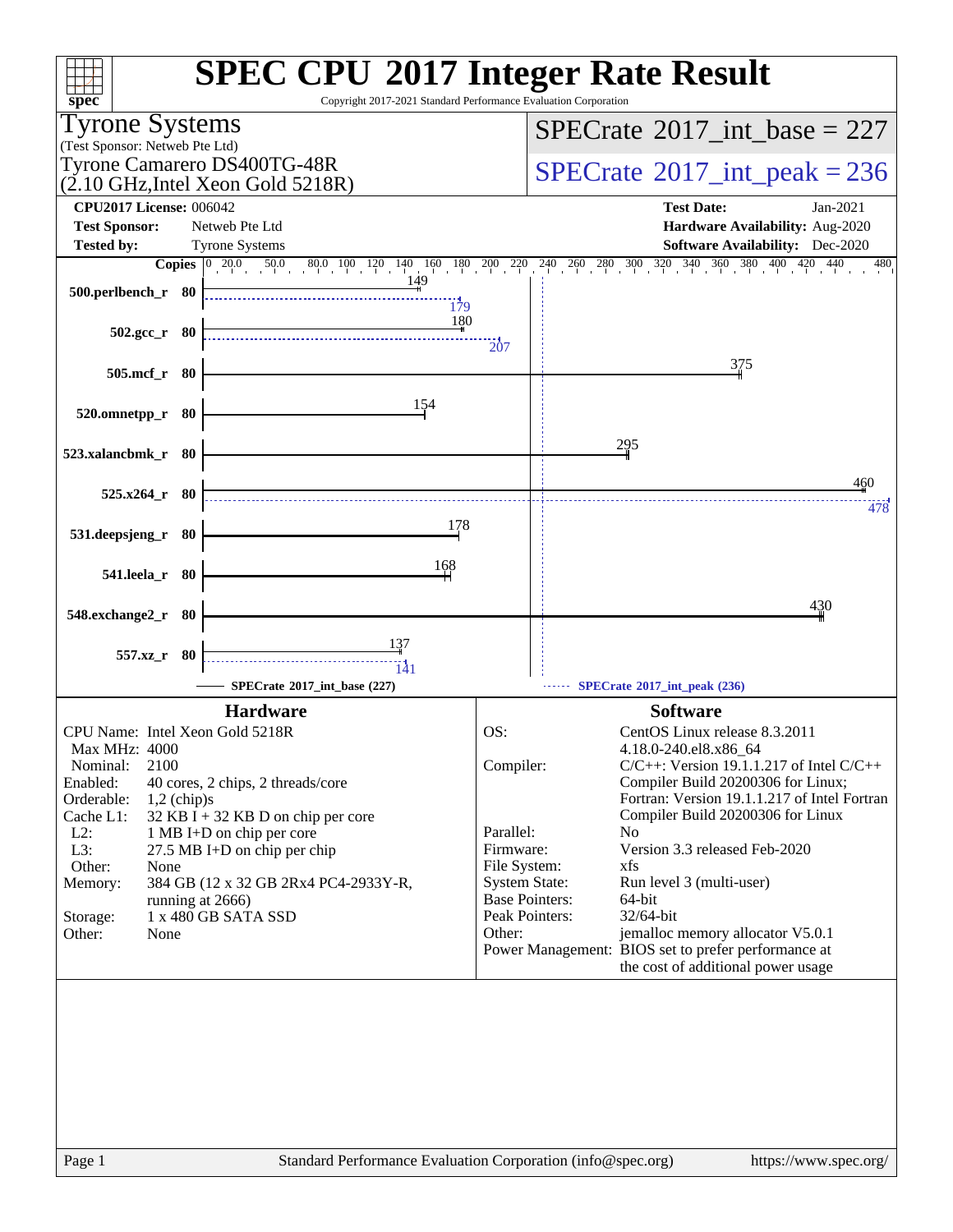# **[SPEC CPU](http://www.spec.org/auto/cpu2017/Docs/result-fields.html#SPECCPU2017IntegerRateResult)[2017 Integer Rate Result](http://www.spec.org/auto/cpu2017/Docs/result-fields.html#SPECCPU2017IntegerRateResult)**

Copyright 2017-2021 Standard Performance Evaluation Corporation

### Tyrone Systems

(Test Sponsor: Netweb Pte Ltd)

(2.10 GHz,Intel Xeon Gold 5218R)

### $SPECrate$ <sup>®</sup>[2017\\_int\\_base =](http://www.spec.org/auto/cpu2017/Docs/result-fields.html#SPECrate2017intbase) 227

### Tyrone Camarero DS400TG-48R<br> $\frac{(2.10 \text{ GHz Intel Year Gold 5218R})}{2.0 \text{ GHz Intel Year Gold 5218R}}$

#### **[CPU2017 License:](http://www.spec.org/auto/cpu2017/Docs/result-fields.html#CPU2017License)** 006042 **[Test Date:](http://www.spec.org/auto/cpu2017/Docs/result-fields.html#TestDate)** Jan-2021 **[Test Sponsor:](http://www.spec.org/auto/cpu2017/Docs/result-fields.html#TestSponsor)** Netweb Pte Ltd **[Hardware Availability:](http://www.spec.org/auto/cpu2017/Docs/result-fields.html#HardwareAvailability)** Aug-2020 **[Tested by:](http://www.spec.org/auto/cpu2017/Docs/result-fields.html#Testedby)** Tyrone Systems **[Software Availability:](http://www.spec.org/auto/cpu2017/Docs/result-fields.html#SoftwareAvailability)** Dec-2020

#### **[Results Table](http://www.spec.org/auto/cpu2017/Docs/result-fields.html#ResultsTable)**

|                                   | <b>Base</b>   |                |            |                |       | <b>Peak</b>    |       |               |                |              |                |              |                |              |
|-----------------------------------|---------------|----------------|------------|----------------|-------|----------------|-------|---------------|----------------|--------------|----------------|--------------|----------------|--------------|
| <b>Benchmark</b>                  | <b>Copies</b> | <b>Seconds</b> | Ratio      | <b>Seconds</b> | Ratio | <b>Seconds</b> | Ratio | <b>Copies</b> | <b>Seconds</b> | <b>Ratio</b> | <b>Seconds</b> | <b>Ratio</b> | <b>Seconds</b> | <b>Ratio</b> |
| $500$ .perlbench r                | 80            | 853            | 149        | 842            | 151   | 854            | 149   | 80            | 712            | 179          | 713            | 179          | 712            | 179          |
| 502.gcc_r                         | 80            | 629            | <b>180</b> | 630            | 180   | 624            | 182   | 80            | 550            | 206          | 548            | 207          | 548            | 207          |
| $505$ .mcf r                      | 80            | 345            | 375        | 345            | 375   | 346            | 373   | 80            | 345            | 375          | 345            | 375          | 346            | 373          |
| 520.omnetpp_r                     | 80            | 681            | 154        | 680            | 154   | 682            | 154   | 80            | 681            | 154          | 680            | 154          | 682            | 154          |
| 523.xalancbmk_r                   | 80            | 287            | 295        | 285            | 296   | 286            | 295   | 80            | 287            | 295          | 285            | 296          | 286            | 295          |
| 525.x264 r                        | 80            | 306            | 458        | 305            | 460   | 304            | 461   | 80            | 293            | 478          | 293            | 478          | 294            | 477          |
| 531.deepsjeng_r                   | 80            | 515            | 178        | 515            | 178   | 515            | 178   | 80            | 515            | 178          | 515            | 178          | 515            | 178          |
| 541.leela_r                       | 80            | 769            | 172        | 787            | 168   | 788            | 168   | 80            | 769            | 172          | 787            | 168          | 788            | 168          |
| 548.exchange2_r                   | 80            | 488            | 429        | 487            | 430   | 485            | 432   | 80            | 488            | 429          | 487            | 430          | 485            | 432          |
| 557.xz r                          | 80            | 632            | 137        | 633            | 136   | 628            | 138   | 80            | 613            | 141          | 612            | 141          | 612            | 141          |
| $SPECrate^{\circ}2017$ int base = |               |                | 227        |                |       |                |       |               |                |              |                |              |                |              |

**[SPECrate](http://www.spec.org/auto/cpu2017/Docs/result-fields.html#SPECrate2017intpeak)[2017\\_int\\_peak =](http://www.spec.org/auto/cpu2017/Docs/result-fields.html#SPECrate2017intpeak) 236**

Results appear in the [order in which they were run](http://www.spec.org/auto/cpu2017/Docs/result-fields.html#RunOrder). Bold underlined text [indicates a median measurement](http://www.spec.org/auto/cpu2017/Docs/result-fields.html#Median).

#### **[Compiler Notes](http://www.spec.org/auto/cpu2017/Docs/result-fields.html#CompilerNotes)**

The inconsistent Compiler version information under Compiler Version section is due to a discrepancy in Intel Compiler. The correct version of C/C++ compiler is: Version 19.1.1.217 Build 20200306 Compiler for Linux The correct version of Fortran compiler is: Version 19.1.1.217 Build 20200306 Compiler for Linux

#### **[Submit Notes](http://www.spec.org/auto/cpu2017/Docs/result-fields.html#SubmitNotes)**

 The numactl mechanism was used to bind copies to processors. The config file option 'submit' was used to generate numactl commands to bind each copy to a specific processor. For details, please see the config file.

#### **[Operating System Notes](http://www.spec.org/auto/cpu2017/Docs/result-fields.html#OperatingSystemNotes)**

Stack size set to unlimited using "ulimit -s unlimited"

#### **[Environment Variables Notes](http://www.spec.org/auto/cpu2017/Docs/result-fields.html#EnvironmentVariablesNotes)**

```
Environment variables set by runcpu before the start of the run:
LD_LIBRARY_PATH =
      "/home/cpu2017/lib/intel64:/home/cpu2017/lib/ia32:/home/cpu2017/je5.0.1-
      32"
MALLOC_CONF = "retain:true"
```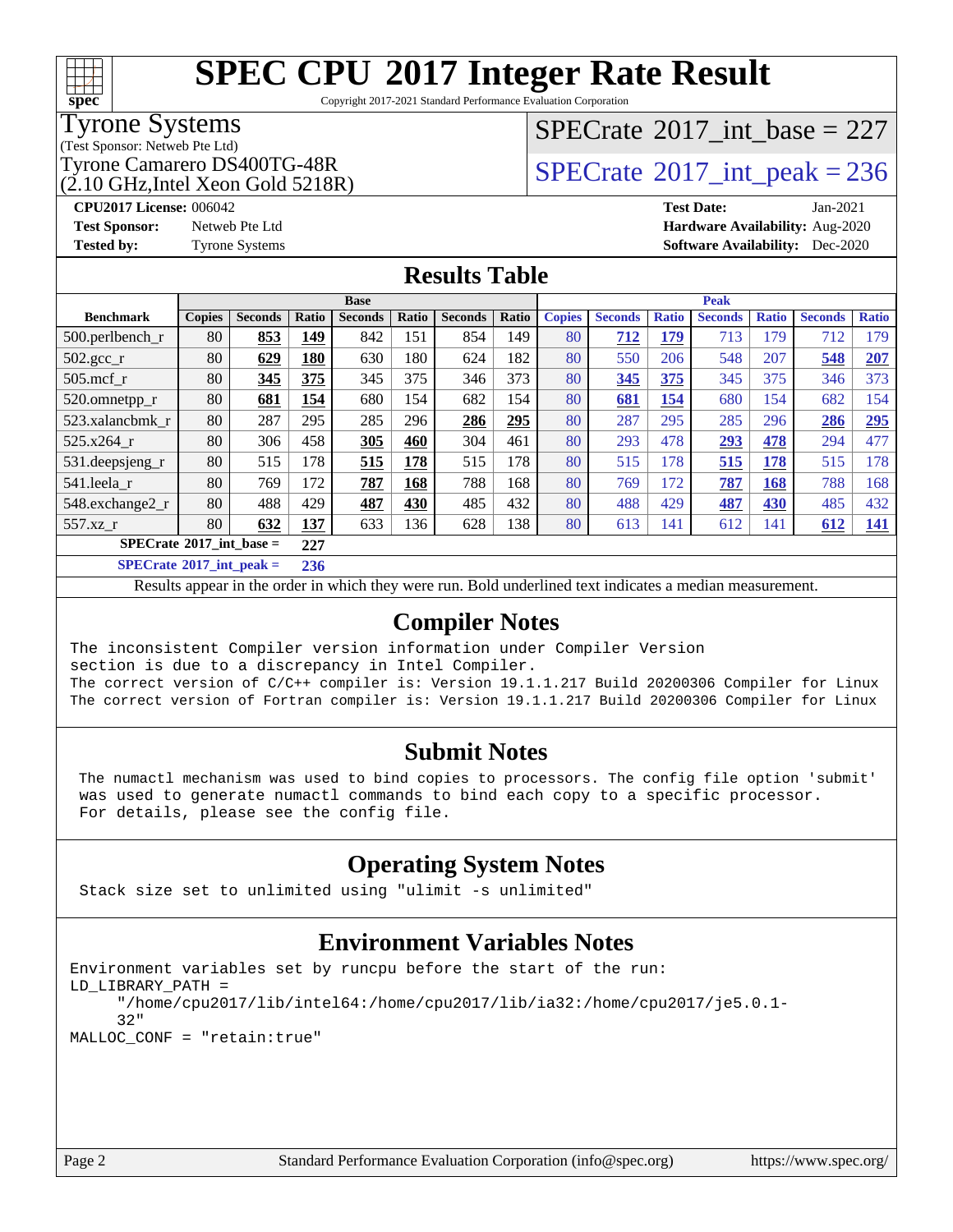#### $+\!\!+\!\!$ **[spec](http://www.spec.org/)**

# **[SPEC CPU](http://www.spec.org/auto/cpu2017/Docs/result-fields.html#SPECCPU2017IntegerRateResult)[2017 Integer Rate Result](http://www.spec.org/auto/cpu2017/Docs/result-fields.html#SPECCPU2017IntegerRateResult)**

Copyright 2017-2021 Standard Performance Evaluation Corporation

### Tyrone Systems

(Test Sponsor: Netweb Pte Ltd)

(2.10 GHz,Intel Xeon Gold 5218R)

 $SPECTate$ <sup>®</sup>[2017\\_int\\_base =](http://www.spec.org/auto/cpu2017/Docs/result-fields.html#SPECrate2017intbase) 227

Tyrone Camarero DS400TG-48R<br> $\frac{1}{2}$  [SPECrate](http://www.spec.org/auto/cpu2017/Docs/result-fields.html#SPECrate2017intpeak) [2017\\_int\\_peak = 2](http://www.spec.org/auto/cpu2017/Docs/result-fields.html#SPECrate2017intpeak)36

**[Test Sponsor:](http://www.spec.org/auto/cpu2017/Docs/result-fields.html#TestSponsor)** Netweb Pte Ltd **[Hardware Availability:](http://www.spec.org/auto/cpu2017/Docs/result-fields.html#HardwareAvailability)** Aug-2020

**[CPU2017 License:](http://www.spec.org/auto/cpu2017/Docs/result-fields.html#CPU2017License)** 006042 **[Test Date:](http://www.spec.org/auto/cpu2017/Docs/result-fields.html#TestDate)** Jan-2021 **[Tested by:](http://www.spec.org/auto/cpu2017/Docs/result-fields.html#Testedby)** Tyrone Systems **[Software Availability:](http://www.spec.org/auto/cpu2017/Docs/result-fields.html#SoftwareAvailability)** Dec-2020

#### **[General Notes](http://www.spec.org/auto/cpu2017/Docs/result-fields.html#GeneralNotes)**

 Binaries compiled on a system with 2x Intel Cascade Lake CPU + 384 GB RAM memory using Centos 8.2 x86\_64 Transparent Huge Pages enabled by default Prior to runcpu invocation Filesystem page cache synced and cleared with: sync; echo 3> /proc/sys/vm/drop\_caches runcpu command invoked through numactl i.e.: numactl --interleave=all runcpu <etc> NA: The test sponsor attests, as of date of publication, that CVE-2017-5754 (Meltdown) is mitigated in the system as tested and documented. Yes: The test sponsor attests, as of date of publication, that CVE-2017-5753 (Spectre variant 1) is mitigated in the system as tested and documented. Yes: The test sponsor attests, as of date of publication, that CVE-2017-5715 (Spectre variant 2) is mitigated in the system as tested and documented. jemalloc, a general purpose malloc implementation built with the Centos 8.2 x86\_64, and the system compiler gcc 4.8.5 sources available from jemalloc.net or<https://github.com/jemalloc/jemalloc/releases>

#### **[Platform Notes](http://www.spec.org/auto/cpu2017/Docs/result-fields.html#PlatformNotes)**

BIOS Settings: Power Technology = Custom Power Performance Tuning = BIOS Controls EPB ENERGY\_PERF\_BIAS\_CFG mode = Maximum Performance SNC = Enable Stale AtoS = Disable IMC Interleaving = 1-way Interleave Patrol Scrub = Disable Sysinfo program /home/cpu2017/bin/sysinfo Rev: r6538 of 2020-09-24 e8664e66d2d7080afeaa89d4b38e2f1c running on localhost.localdomain Fri Jan 29 16:31:13 2021 SUT (System Under Test) info as seen by some common utilities. For more information on this section, see <https://www.spec.org/cpu2017/Docs/config.html#sysinfo> From /proc/cpuinfo model name : Intel(R) Xeon(R) Gold 5218R CPU @ 2.10GHz 2 "physical id"s (chips) 80 "processors" cores, siblings (Caution: counting these is hw and system dependent. The following excerpts from /proc/cpuinfo might not be reliable. Use with caution.) cpu cores : 20 siblings : 40 physical 0: cores 0 1 2 3 4 8 9 10 11 12 16 17 18 19 20 24 25 26 27 28

**(Continued on next page)**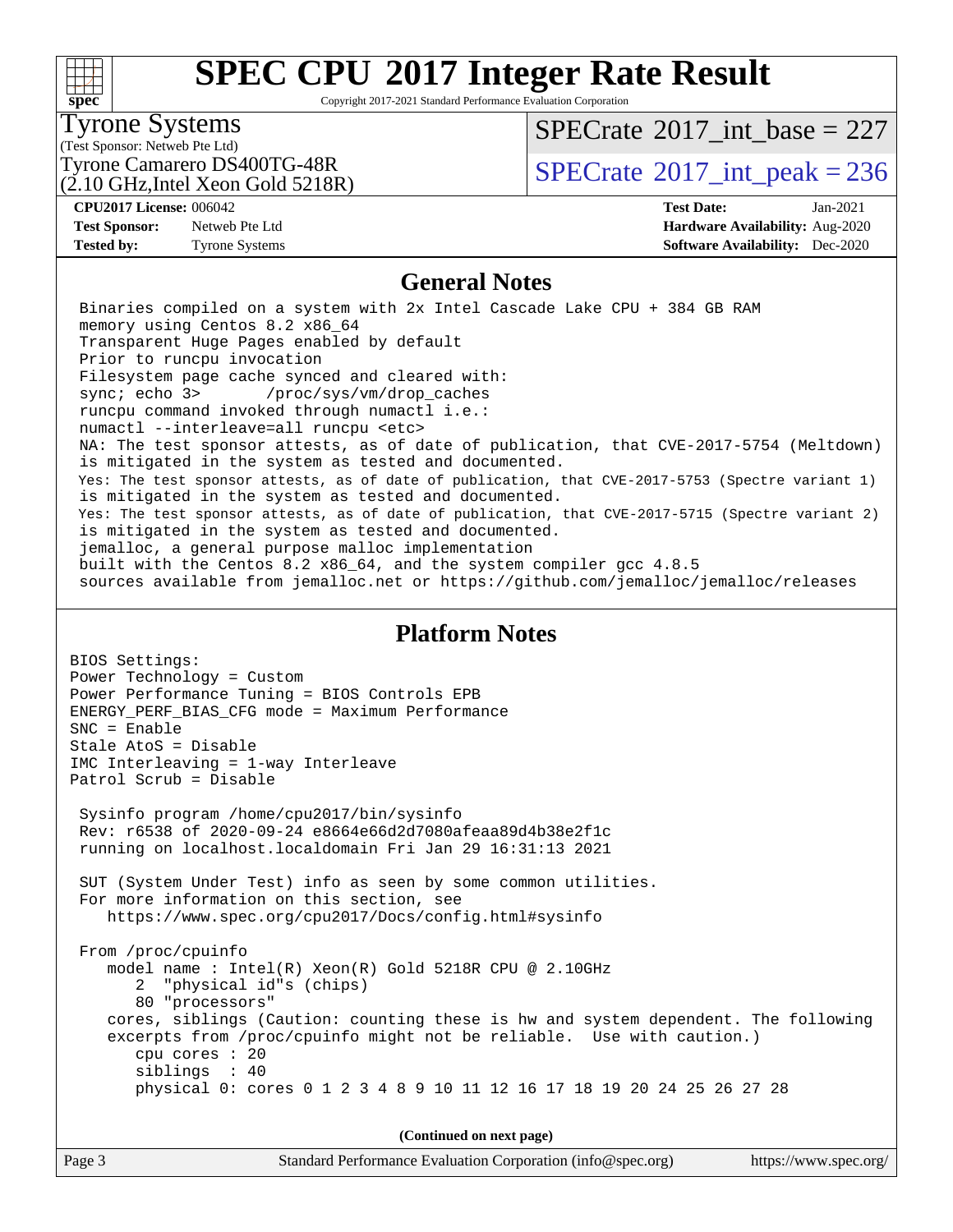#### $+\ +$ **[spec](http://www.spec.org/)**

# **[SPEC CPU](http://www.spec.org/auto/cpu2017/Docs/result-fields.html#SPECCPU2017IntegerRateResult)[2017 Integer Rate Result](http://www.spec.org/auto/cpu2017/Docs/result-fields.html#SPECCPU2017IntegerRateResult)**

Copyright 2017-2021 Standard Performance Evaluation Corporation

Tyrone Systems

(Test Sponsor: Netweb Pte Ltd)

 $SPECTate$ <sup>®</sup>[2017\\_int\\_base =](http://www.spec.org/auto/cpu2017/Docs/result-fields.html#SPECrate2017intbase) 227

(2.10 GHz,Intel Xeon Gold 5218R)

Tyrone Camarero DS400TG-48R<br> $\frac{(2.10 \text{ GHz Intel Year Gold 5218R})}{2.10 \text{ GHz Intel Year Gold 5218R}}$ 

**[CPU2017 License:](http://www.spec.org/auto/cpu2017/Docs/result-fields.html#CPU2017License)** 006042 **[Test Date:](http://www.spec.org/auto/cpu2017/Docs/result-fields.html#TestDate)** Jan-2021

#### **[Test Sponsor:](http://www.spec.org/auto/cpu2017/Docs/result-fields.html#TestSponsor)** Netweb Pte Ltd **[Hardware Availability:](http://www.spec.org/auto/cpu2017/Docs/result-fields.html#HardwareAvailability)** Aug-2020 **[Tested by:](http://www.spec.org/auto/cpu2017/Docs/result-fields.html#Testedby)** Tyrone Systems **[Software Availability:](http://www.spec.org/auto/cpu2017/Docs/result-fields.html#SoftwareAvailability)** Dec-2020

#### **[Platform Notes \(Continued\)](http://www.spec.org/auto/cpu2017/Docs/result-fields.html#PlatformNotes)**

physical 1: cores 0 1 2 3 4 8 9 10 11 12 16 17 18 19 20 24 25 26 27 28

From lscpu:

Architecture: x86\_64<br>CPU op-mode(s): 32-bit, 64-bit CPU op-mode $(s)$ : Byte Order: Little Endian  $CPU(s):$  80 On-line CPU(s) list: 0-79 Thread(s) per core: 2 Core(s) per socket: 20 Socket(s): 2 NUMA node(s): 4 Vendor ID: GenuineIntel CPU family: 6 Model: 85 Model name: Intel(R) Xeon(R) Gold 5218R CPU @ 2.10GHz Stepping: CPU MHz: 2899.952 CPU max MHz: 4000.0000 CPU min MHz: 800.0000 BogoMIPS: 4200.00 Virtualization: VT-x L1d cache: 32K L1i cache: 32K L2 cache: 1024K L3 cache: 28160K NUMA node0 CPU(s): 0-2,5,6,10-12,15,16,40-42,45,46,50-52,55,56 NUMA node1 CPU(s): 3,4,7-9,13,14,17-19,43,44,47-49,53,54,57-59 NUMA node2 CPU(s): 20-22,25,26,30-32,35,36,60-62,65,66,70-72,75,76 NUMA node3 CPU(s): 23,24,27-29,33,34,37-39,63,64,67-69,73,74,77-79 Flags: fpu vme de pse tsc msr pae mce cx8 apic sep mtrr pge mca cmov pat pse36 clflush dts acpi mmx fxsr sse sse2 ss ht tm pbe syscall nx pdpe1gb rdtscp lm constant\_tsc art arch\_perfmon pebs bts rep\_good nopl xtopology nonstop\_tsc cpuid aperfmperf pni pclmulqdq dtes64 ds\_cpl vmx smx est tm2 ssse3 sdbg fma cx16 xtpr pdcm pcid dca sse4\_1 sse4\_2 x2apic movbe popcnt tsc\_deadline\_timer aes xsave avx f16c rdrand lahf\_lm abm 3dnowprefetch cpuid\_fault epb cat\_l3 cdp\_l3 invpcid\_single intel\_ppin ssbd mba ibrs ibpb stibp ibrs\_enhanced fsgsbase tsc\_adjust bmi1 hle avx2 smep bmi2 erms invpcid cqm mpx rdt\_a avx512f avx512dq rdseed adx smap clflushopt clwb intel\_pt avx512cd avx512bw avx512vl xsaveopt xsavec xgetbv1 xsaves cqm\_llc cqm\_occup\_llc cqm\_mbm\_total cqm\_mbm\_local dtherm ida arat pln pts pku ospke avx512\_vnni md\_clear flush\_l1d arch\_capabilities /proc/cpuinfo cache data cache size : 28160 KB

 From numactl --hardware WARNING: a numactl 'node' might or might not correspond to a physical chip.

Page 4 Standard Performance Evaluation Corporation [\(info@spec.org\)](mailto:info@spec.org) <https://www.spec.org/> **(Continued on next page)**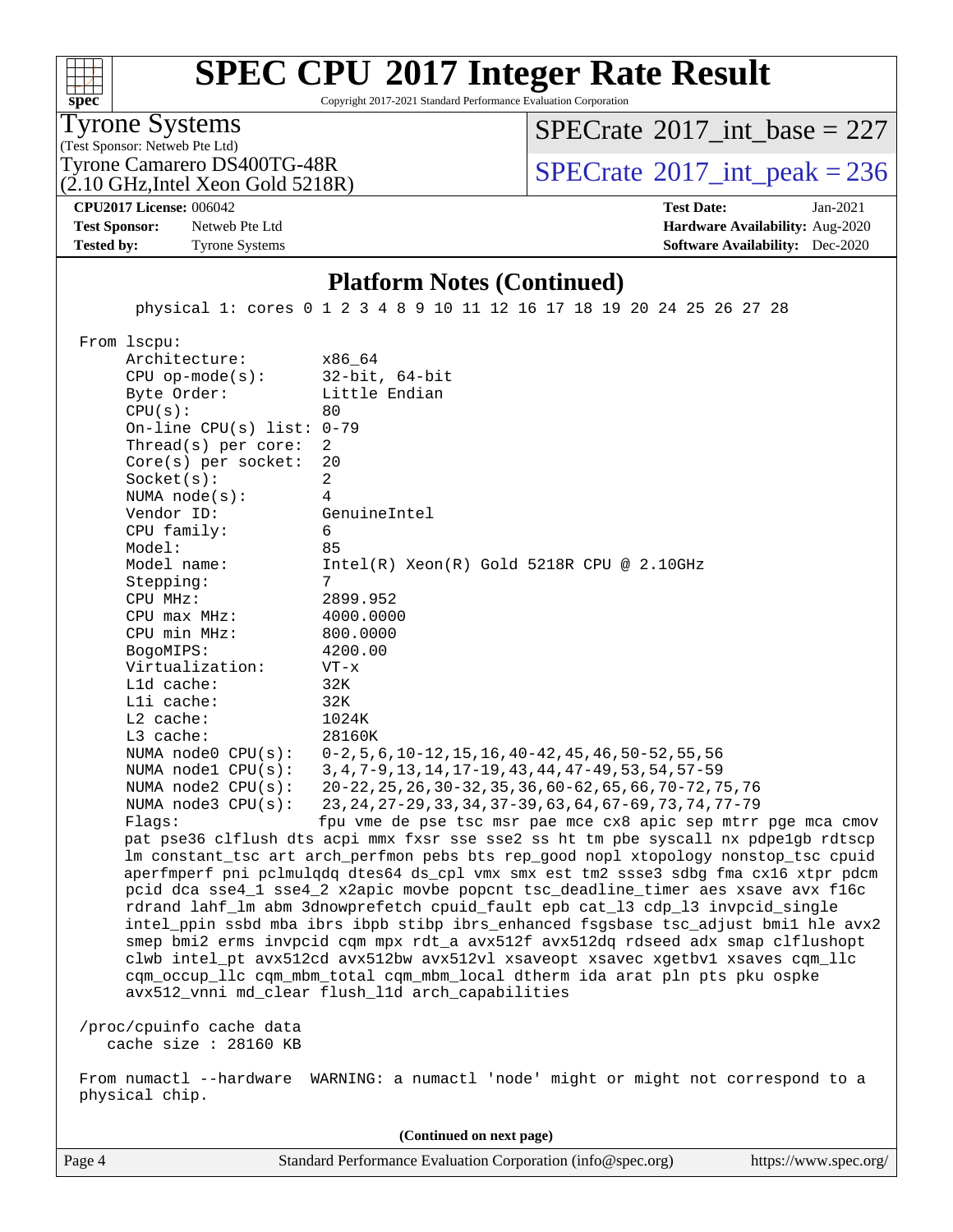#### $+\ +$ **[spec](http://www.spec.org/)**

# **[SPEC CPU](http://www.spec.org/auto/cpu2017/Docs/result-fields.html#SPECCPU2017IntegerRateResult)[2017 Integer Rate Result](http://www.spec.org/auto/cpu2017/Docs/result-fields.html#SPECCPU2017IntegerRateResult)**

Copyright 2017-2021 Standard Performance Evaluation Corporation

### Tyrone Systems

(Test Sponsor: Netweb Pte Ltd)

(2.10 GHz,Intel Xeon Gold 5218R)

### $SPECTate$ <sup>®</sup>[2017\\_int\\_base =](http://www.spec.org/auto/cpu2017/Docs/result-fields.html#SPECrate2017intbase) 227

Tyrone Camarero DS400TG-48R<br> $\frac{(2.10 \text{ GHz Intel Year Gold 5218R})}{2.10 \text{ GHz Intel Year Gold 5218R}}$ 

**[Test Sponsor:](http://www.spec.org/auto/cpu2017/Docs/result-fields.html#TestSponsor)** Netweb Pte Ltd **[Hardware Availability:](http://www.spec.org/auto/cpu2017/Docs/result-fields.html#HardwareAvailability)** Aug-2020 **[Tested by:](http://www.spec.org/auto/cpu2017/Docs/result-fields.html#Testedby)** Tyrone Systems **[Software Availability:](http://www.spec.org/auto/cpu2017/Docs/result-fields.html#SoftwareAvailability)** Dec-2020

**[CPU2017 License:](http://www.spec.org/auto/cpu2017/Docs/result-fields.html#CPU2017License)** 006042 **[Test Date:](http://www.spec.org/auto/cpu2017/Docs/result-fields.html#TestDate)** Jan-2021

#### **[Platform Notes \(Continued\)](http://www.spec.org/auto/cpu2017/Docs/result-fields.html#PlatformNotes)**

 available: 4 nodes (0-3) node 0 cpus: 0 1 2 5 6 10 11 12 15 16 40 41 42 45 46 50 51 52 55 56 node 0 size: 90116 MB node 0 free: 94577 MB node 1 cpus: 3 4 7 8 9 13 14 17 18 19 43 44 47 48 49 53 54 57 58 59 node 1 size: 92387 MB node 1 free: 96542 MB node 2 cpus: 20 21 22 25 26 30 31 32 35 36 60 61 62 65 66 70 71 72 75 76 node 2 size: 91349 MB node 2 free: 96452 MB node 3 cpus: 23 24 27 28 29 33 34 37 38 39 63 64 67 68 69 73 74 77 78 79 node 3 size: 92216 MB node 3 free: 96521 MB node distances: node 0 1 2 3 0: 10 11 21 21 1: 11 10 21 21 2: 21 21 10 11 3: 21 21 11 10 From /proc/meminfo MemTotal: 394852092 kB HugePages\_Total: 0 Hugepagesize: 2048 kB /sbin/tuned-adm active Current active profile: throughput-performance /sys/devices/system/cpu/cpu\*/cpufreq/scaling\_governor has performance From /etc/\*release\* /etc/\*version\* centos-release: CentOS Linux release 8.3.2011 centos-release-upstream: Derived from Red Hat Enterprise Linux 8.3 os-release: NAME="CentOS Linux" VERSION="8" ID="centos" ID\_LIKE="rhel fedora" VERSION\_ID="8" PLATFORM\_ID="platform:el8" PRETTY NAME="CentOS Linux 8" ANSI\_COLOR="0;31" redhat-release: CentOS Linux release 8.3.2011 system-release: CentOS Linux release 8.3.2011 system-release-cpe: cpe:/o:centos:centos:8 **(Continued on next page)**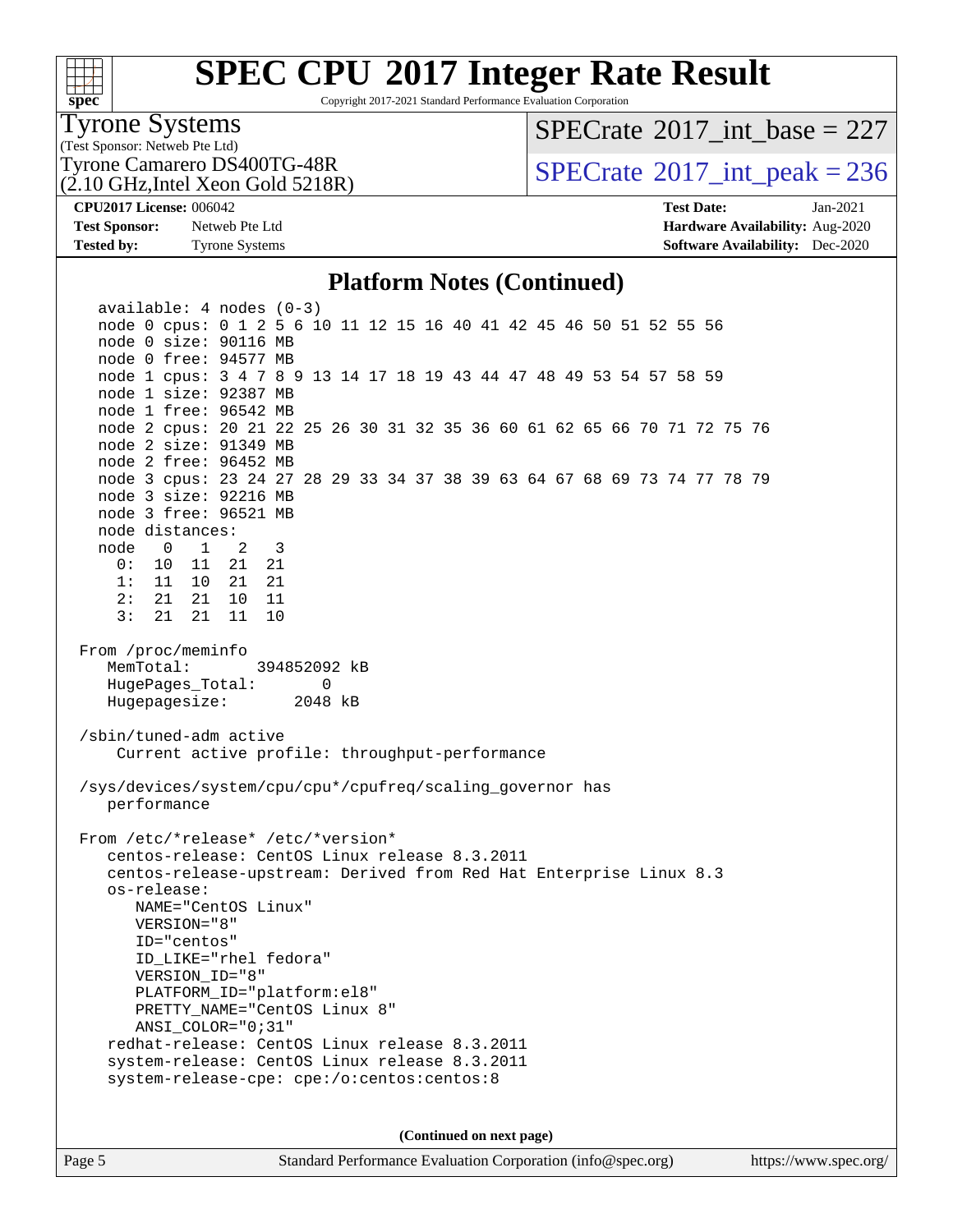# **[SPEC CPU](http://www.spec.org/auto/cpu2017/Docs/result-fields.html#SPECCPU2017IntegerRateResult)[2017 Integer Rate Result](http://www.spec.org/auto/cpu2017/Docs/result-fields.html#SPECCPU2017IntegerRateResult)**

Copyright 2017-2021 Standard Performance Evaluation Corporation

### Tyrone Systems

(Test Sponsor: Netweb Pte Ltd)

(2.10 GHz,Intel Xeon Gold 5218R)

 $SPECTate$ <sup>®</sup>[2017\\_int\\_base =](http://www.spec.org/auto/cpu2017/Docs/result-fields.html#SPECrate2017intbase) 227

Tyrone Camarero DS400TG-48R<br> $\frac{1}{2}$  [SPECrate](http://www.spec.org/auto/cpu2017/Docs/result-fields.html#SPECrate2017intpeak) [2017\\_int\\_peak = 2](http://www.spec.org/auto/cpu2017/Docs/result-fields.html#SPECrate2017intpeak)36

Bypass disabled via prctl and

barriers and \_\_user pointer

sanitization

**[Test Sponsor:](http://www.spec.org/auto/cpu2017/Docs/result-fields.html#TestSponsor)** Netweb Pte Ltd **[Hardware Availability:](http://www.spec.org/auto/cpu2017/Docs/result-fields.html#HardwareAvailability)** Aug-2020 **[Tested by:](http://www.spec.org/auto/cpu2017/Docs/result-fields.html#Testedby)** Tyrone Systems **[Software Availability:](http://www.spec.org/auto/cpu2017/Docs/result-fields.html#SoftwareAvailability)** Dec-2020

**[CPU2017 License:](http://www.spec.org/auto/cpu2017/Docs/result-fields.html#CPU2017License)** 006042 **[Test Date:](http://www.spec.org/auto/cpu2017/Docs/result-fields.html#TestDate)** Jan-2021

#### **[Platform Notes \(Continued\)](http://www.spec.org/auto/cpu2017/Docs/result-fields.html#PlatformNotes)**

uname -a:

 Linux localhost.localdomain 4.18.0-240.el8.x86\_64 #1 SMP Fri Sep 25 19:48:47 UTC 2020 x86\_64 x86\_64 x86\_64 GNU/Linux

Kernel self-reported vulnerability status:

 CVE-2018-12207 (iTLB Multihit): KVM: Mitigation: Split huge pages CVE-2018-3620 (L1 Terminal Fault): Not affected Microarchitectural Data Sampling: Not affected<br>
CVE-2017-5754 (Meltdown): Not affected  $CVE-2017-5754$  (Meltdown): CVE-2018-3639 (Speculative Store Bypass): Mitigation: Speculative Store

CVE-2017-5753 (Spectre variant 1): Mitigation: usercopy/swapgs

CVE-2017-5715 (Spectre variant 2): Mitigation: Enhanced IBRS, IBPB:

 conditional, RSB filling CVE-2020-0543 (Special Register Buffer Data Sampling): Not affected CVE-2019-11135 (TSX Asynchronous Abort): Mitigation: TSX disabled

run-level 3 Jan 29 16:30

 SPEC is set to: /home/cpu2017 Filesystem Type Size Used Avail Use% Mounted on /dev/mapper/cl-home xfs 372G 41G 332G 11% /home

seccompany and the second second seconds of the second seconds of the seconds of the seconds of the seconds of

 From /sys/devices/virtual/dmi/id Vendor: Tyrone Systems

 Product: Tyrone Camarero DS400TG-48R Serial: 0123456789

 Additional information from dmidecode follows. WARNING: Use caution when you interpret this section. The 'dmidecode' program reads system data which is "intended to allow hardware to be accurately determined", but the intent may not be met, as there are frequent changes to hardware, firmware, and the "DMTF SMBIOS" standard.

Memory:

4x NO DIMM NO DIMM

12x Samsung M393A4K40CB2-CVF 32 GB 2 rank 2933, configured at 2666

BIOS:

| BIOS Vendor:   |            | American Megatrends Inc. |  |
|----------------|------------|--------------------------|--|
| BIOS Version:  | 3.3        |                          |  |
| BIOS Date:     | 02/21/2020 |                          |  |
| BIOS Revision: | 5.14       |                          |  |

(End of data from sysinfo program)

**(Continued on next page)**

Page 6 Standard Performance Evaluation Corporation [\(info@spec.org\)](mailto:info@spec.org) <https://www.spec.org/>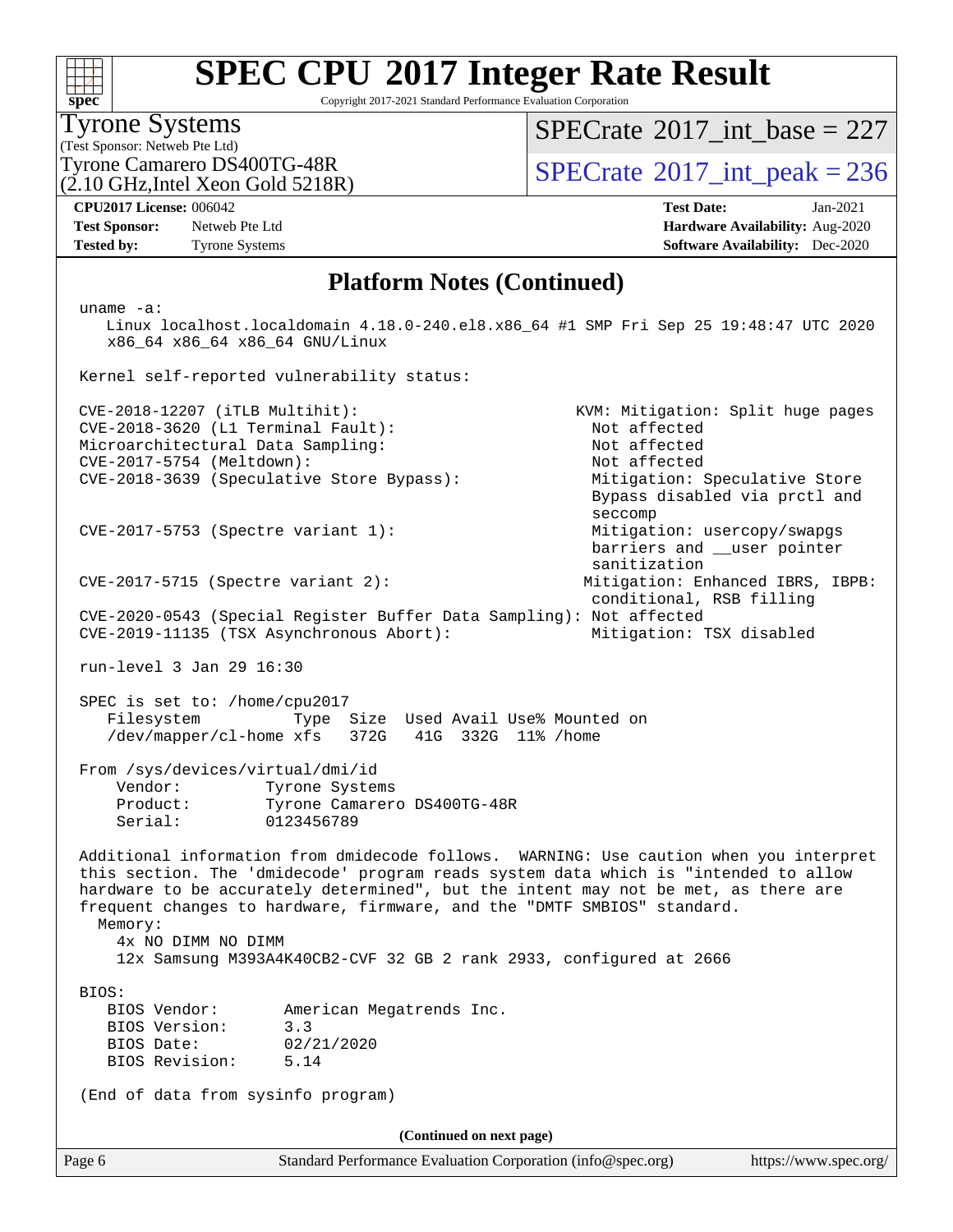$\begin{matrix} & \ + \ + \end{matrix}$ **[spec](http://www.spec.org/)**

# **[SPEC CPU](http://www.spec.org/auto/cpu2017/Docs/result-fields.html#SPECCPU2017IntegerRateResult)[2017 Integer Rate Result](http://www.spec.org/auto/cpu2017/Docs/result-fields.html#SPECCPU2017IntegerRateResult)**

Copyright 2017-2021 Standard Performance Evaluation Corporation

Tyrone Systems

(Test Sponsor: Netweb Pte Ltd)

(2.10 GHz,Intel Xeon Gold 5218R)

 $SPECrate$ <sup>®</sup>[2017\\_int\\_base =](http://www.spec.org/auto/cpu2017/Docs/result-fields.html#SPECrate2017intbase) 227

Tyrone Camarero DS400TG-48R<br> $\overline{SPECrate}$  $\overline{SPECrate}$  $\overline{SPECrate}$ <sup>®</sup>[2017\\_int\\_peak = 2](http://www.spec.org/auto/cpu2017/Docs/result-fields.html#SPECrate2017intpeak)36

**[Test Sponsor:](http://www.spec.org/auto/cpu2017/Docs/result-fields.html#TestSponsor)** Netweb Pte Ltd **[Hardware Availability:](http://www.spec.org/auto/cpu2017/Docs/result-fields.html#HardwareAvailability)** Aug-2020

**[CPU2017 License:](http://www.spec.org/auto/cpu2017/Docs/result-fields.html#CPU2017License)** 006042 **[Test Date:](http://www.spec.org/auto/cpu2017/Docs/result-fields.html#TestDate)** Jan-2021 **[Tested by:](http://www.spec.org/auto/cpu2017/Docs/result-fields.html#Testedby)** Tyrone Systems **[Software Availability:](http://www.spec.org/auto/cpu2017/Docs/result-fields.html#SoftwareAvailability)** Dec-2020

#### **[Platform Notes \(Continued\)](http://www.spec.org/auto/cpu2017/Docs/result-fields.html#PlatformNotes)**

Sysinfo incorrectly parsed dmidecode output. Configured memory speed is 2933.

#### **[Compiler Version Notes](http://www.spec.org/auto/cpu2017/Docs/result-fields.html#CompilerVersionNotes)**

==============================================================================  $C \qquad | \quad 502.\text{gcc\_r}(\text{peak})$ ------------------------------------------------------------------------------ Intel(R) C Compiler for applications running on IA-32, Version 2021.1 NextGen Build 20200304 Copyright (C) 1985-2020 Intel Corporation. All rights reserved. ------------------------------------------------------------------------------ ============================================================================== C  $\vert$  500.perlbench\_r(base) 502.gcc\_r(base) 505.mcf\_r(base, peak) |  $525.x264_r(base, peak) 557.xz_r(base)$ ------------------------------------------------------------------------------ Intel(R) C Compiler for applications running on Intel(R) 64, Version 2021.1 NextGen Build 20200304 Copyright (C) 1985-2020 Intel Corporation. All rights reserved. ------------------------------------------------------------------------------ ============================================================================== C | 500.perlbench\_r(peak) 557.xz\_r(peak) ------------------------------------------------------------------------------ Intel(R) C Intel(R) 64 Compiler for applications running on Intel(R)  $64$ , Version 19.1.1.217 Build 20200306 Copyright (C) 1985-2020 Intel Corporation. All rights reserved. ------------------------------------------------------------------------------ ==============================================================================  $C \qquad | \quad 502.\text{gcc\_r}(\text{peak})$ ------------------------------------------------------------------------------ Intel(R) C Compiler for applications running on IA-32, Version 2021.1 NextGen Build 20200304 Copyright (C) 1985-2020 Intel Corporation. All rights reserved. ------------------------------------------------------------------------------ ============================================================================== C | 500.perlbench\_r(base) 502.gcc\_r(base) 505.mcf\_r(base, peak) | 525.x264\_r(base, peak) 557.xz\_r(base) ------------------------------------------------------------------------------ Intel(R) C Compiler for applications running on Intel(R) 64, Version 2021.1 NextGen Build 20200304 Copyright (C) 1985-2020 Intel Corporation. All rights reserved. ------------------------------------------------------------------------------

**(Continued on next page)**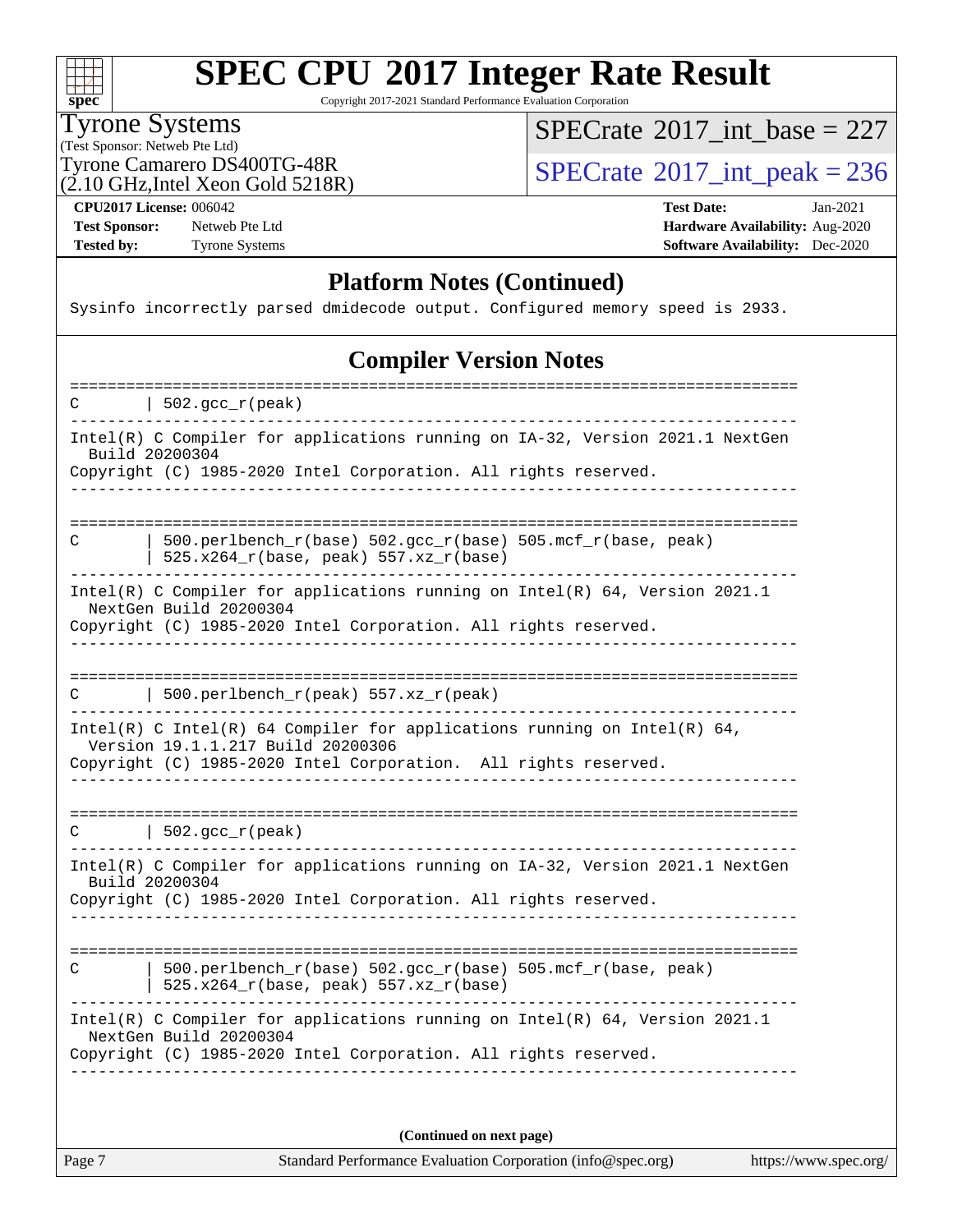

# **[SPEC CPU](http://www.spec.org/auto/cpu2017/Docs/result-fields.html#SPECCPU2017IntegerRateResult)[2017 Integer Rate Result](http://www.spec.org/auto/cpu2017/Docs/result-fields.html#SPECCPU2017IntegerRateResult)**

Copyright 2017-2021 Standard Performance Evaluation Corporation

Tyrone Systems

(Test Sponsor: Netweb Pte Ltd)

 $(2.10 \text{ GHz}, \text{Intel Xeon Gold } 5218\text{R})$ 

 $SPECrate$ <sup>®</sup>[2017\\_int\\_base =](http://www.spec.org/auto/cpu2017/Docs/result-fields.html#SPECrate2017intbase) 227

Tyrone Camarero DS400TG-48R<br> $\frac{(2.10 \text{ GHz Intel Xeon Gold 5218R})}{2.0 \text{ GHz Intel Xeon Gold 5218R}}$ 

**[CPU2017 License:](http://www.spec.org/auto/cpu2017/Docs/result-fields.html#CPU2017License)** 006042 **[Test Date:](http://www.spec.org/auto/cpu2017/Docs/result-fields.html#TestDate)** Jan-2021 **[Test Sponsor:](http://www.spec.org/auto/cpu2017/Docs/result-fields.html#TestSponsor)** Netweb Pte Ltd **[Hardware Availability:](http://www.spec.org/auto/cpu2017/Docs/result-fields.html#HardwareAvailability)** Aug-2020 **[Tested by:](http://www.spec.org/auto/cpu2017/Docs/result-fields.html#Testedby)** Tyrone Systems **[Software Availability:](http://www.spec.org/auto/cpu2017/Docs/result-fields.html#SoftwareAvailability)** Dec-2020

#### **[Compiler Version Notes \(Continued\)](http://www.spec.org/auto/cpu2017/Docs/result-fields.html#CompilerVersionNotes)**

| Page 8 | Standard Performance Evaluation Corporation (info@spec.org)                                                                                                                                                    | https://www.spec.org/ |
|--------|----------------------------------------------------------------------------------------------------------------------------------------------------------------------------------------------------------------|-----------------------|
|        | (Continued on next page)                                                                                                                                                                                       |                       |
|        | $Intel(R)$ Fortran Intel(R) 64 Compiler for applications running on Intel(R)<br>64, Version 19.1.1.217 Build 20200306                                                                                          |                       |
|        | Fortran   548. exchange $2\_r$ (base, peak)                                                                                                                                                                    |                       |
|        | Intel(R) $C++$ Compiler for applications running on Intel(R) 64, Version 2021.1<br>NextGen Build 20200304<br>Copyright (C) 1985-2020 Intel Corporation. All rights reserved.<br>------------------------------ |                       |
| $C++$  | 520.omnetpp_r(base, peak) 523.xalancbmk_r(base, peak)<br>531.deepsjeng_r(base, peak) 541.leela_r(base, peak)                                                                                                   |                       |
|        | Copyright (C) 1985-2020 Intel Corporation. All rights reserved.                                                                                                                                                |                       |
|        | Intel(R) C Intel(R) 64 Compiler for applications running on Intel(R) 64,<br>Version 19.1.1.217 Build 20200306                                                                                                  |                       |
| C      | 500.perlbench_r(peak) 557.xz_r(peak)                                                                                                                                                                           |                       |
|        | Copyright (C) 1985-2020 Intel Corporation. All rights reserved.                                                                                                                                                |                       |
|        | Intel(R) C Compiler for applications running on $Intel(R) 64$ , Version 2021.1<br>NextGen Build 20200304                                                                                                       |                       |
| C      | 500.perlbench_r(base) 502.gcc_r(base) 505.mcf_r(base, peak)<br>$525.x264_r(base, peak) 557.xz_r(base)$                                                                                                         |                       |
|        | Build 20200304<br>Copyright (C) 1985-2020 Intel Corporation. All rights reserved.                                                                                                                              |                       |
| C      | 502.gcc_r(peak)<br>Intel(R) C Compiler for applications running on IA-32, Version 2021.1 NextGen                                                                                                               |                       |
|        |                                                                                                                                                                                                                |                       |
|        | Version 19.1.1.217 Build 20200306<br>Copyright (C) 1985-2020 Intel Corporation. All rights reserved.                                                                                                           |                       |
|        | Intel(R) C Intel(R) 64 Compiler for applications running on Intel(R) 64,                                                                                                                                       |                       |
| C      | 500.perlbench_r(peak) 557.xz_r(peak)                                                                                                                                                                           |                       |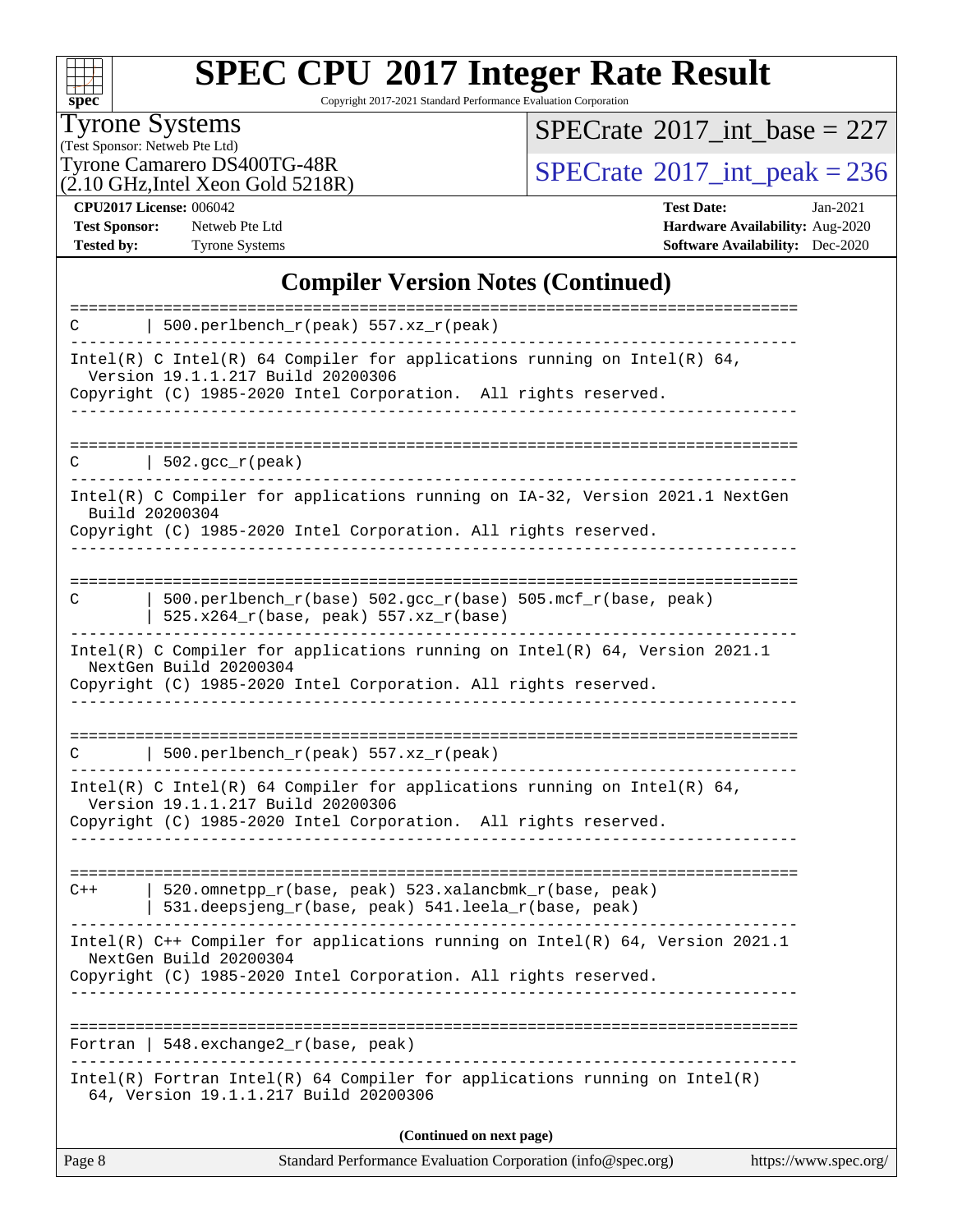# **[SPEC CPU](http://www.spec.org/auto/cpu2017/Docs/result-fields.html#SPECCPU2017IntegerRateResult)[2017 Integer Rate Result](http://www.spec.org/auto/cpu2017/Docs/result-fields.html#SPECCPU2017IntegerRateResult)**

Copyright 2017-2021 Standard Performance Evaluation Corporation

### Tyrone Systems

(Test Sponsor: Netweb Pte Ltd)

 $(2.10 \text{ GHz}$ . Intel Xeon Gold 5218R)

 $SPECTate@2017_int\_base = 227$ 

Tyrone Camarero DS400TG-48R<br> $\frac{1}{2}$  [SPECrate](http://www.spec.org/auto/cpu2017/Docs/result-fields.html#SPECrate2017intpeak) [2017\\_int\\_peak = 2](http://www.spec.org/auto/cpu2017/Docs/result-fields.html#SPECrate2017intpeak)36

**[Test Sponsor:](http://www.spec.org/auto/cpu2017/Docs/result-fields.html#TestSponsor)** Netweb Pte Ltd **[Hardware Availability:](http://www.spec.org/auto/cpu2017/Docs/result-fields.html#HardwareAvailability)** Aug-2020

**[CPU2017 License:](http://www.spec.org/auto/cpu2017/Docs/result-fields.html#CPU2017License)** 006042 **[Test Date:](http://www.spec.org/auto/cpu2017/Docs/result-fields.html#TestDate)** Jan-2021 **[Tested by:](http://www.spec.org/auto/cpu2017/Docs/result-fields.html#Testedby)** Tyrone Systems **[Software Availability:](http://www.spec.org/auto/cpu2017/Docs/result-fields.html#SoftwareAvailability)** Dec-2020

#### **[Compiler Version Notes \(Continued\)](http://www.spec.org/auto/cpu2017/Docs/result-fields.html#CompilerVersionNotes)**

Copyright (C) 1985-2020 Intel Corporation. All rights reserved. ------------------------------------------------------------------------------

### **[Base Compiler Invocation](http://www.spec.org/auto/cpu2017/Docs/result-fields.html#BaseCompilerInvocation)**

[C benchmarks](http://www.spec.org/auto/cpu2017/Docs/result-fields.html#Cbenchmarks):  $i$ cc

[C++ benchmarks:](http://www.spec.org/auto/cpu2017/Docs/result-fields.html#CXXbenchmarks) [icpc](http://www.spec.org/cpu2017/results/res2021q1/cpu2017-20210201-24871.flags.html#user_CXXbase_intel_icpc_c510b6838c7f56d33e37e94d029a35b4a7bccf4766a728ee175e80a419847e808290a9b78be685c44ab727ea267ec2f070ec5dc83b407c0218cded6866a35d07)

[Fortran benchmarks](http://www.spec.org/auto/cpu2017/Docs/result-fields.html#Fortranbenchmarks): [ifort](http://www.spec.org/cpu2017/results/res2021q1/cpu2017-20210201-24871.flags.html#user_FCbase_intel_ifort_8111460550e3ca792625aed983ce982f94888b8b503583aa7ba2b8303487b4d8a21a13e7191a45c5fd58ff318f48f9492884d4413fa793fd88dd292cad7027ca)

### **[Base Portability Flags](http://www.spec.org/auto/cpu2017/Docs/result-fields.html#BasePortabilityFlags)**

 500.perlbench\_r: [-DSPEC\\_LP64](http://www.spec.org/cpu2017/results/res2021q1/cpu2017-20210201-24871.flags.html#b500.perlbench_r_basePORTABILITY_DSPEC_LP64) [-DSPEC\\_LINUX\\_X64](http://www.spec.org/cpu2017/results/res2021q1/cpu2017-20210201-24871.flags.html#b500.perlbench_r_baseCPORTABILITY_DSPEC_LINUX_X64) 502.gcc\_r: [-DSPEC\\_LP64](http://www.spec.org/cpu2017/results/res2021q1/cpu2017-20210201-24871.flags.html#suite_basePORTABILITY502_gcc_r_DSPEC_LP64) 505.mcf\_r: [-DSPEC\\_LP64](http://www.spec.org/cpu2017/results/res2021q1/cpu2017-20210201-24871.flags.html#suite_basePORTABILITY505_mcf_r_DSPEC_LP64) 520.omnetpp\_r: [-DSPEC\\_LP64](http://www.spec.org/cpu2017/results/res2021q1/cpu2017-20210201-24871.flags.html#suite_basePORTABILITY520_omnetpp_r_DSPEC_LP64) 523.xalancbmk\_r: [-DSPEC\\_LP64](http://www.spec.org/cpu2017/results/res2021q1/cpu2017-20210201-24871.flags.html#suite_basePORTABILITY523_xalancbmk_r_DSPEC_LP64) [-DSPEC\\_LINUX](http://www.spec.org/cpu2017/results/res2021q1/cpu2017-20210201-24871.flags.html#b523.xalancbmk_r_baseCXXPORTABILITY_DSPEC_LINUX) 525.x264\_r: [-DSPEC\\_LP64](http://www.spec.org/cpu2017/results/res2021q1/cpu2017-20210201-24871.flags.html#suite_basePORTABILITY525_x264_r_DSPEC_LP64) 531.deepsjeng\_r: [-DSPEC\\_LP64](http://www.spec.org/cpu2017/results/res2021q1/cpu2017-20210201-24871.flags.html#suite_basePORTABILITY531_deepsjeng_r_DSPEC_LP64) 541.leela\_r: [-DSPEC\\_LP64](http://www.spec.org/cpu2017/results/res2021q1/cpu2017-20210201-24871.flags.html#suite_basePORTABILITY541_leela_r_DSPEC_LP64) 548.exchange2\_r: [-DSPEC\\_LP64](http://www.spec.org/cpu2017/results/res2021q1/cpu2017-20210201-24871.flags.html#suite_basePORTABILITY548_exchange2_r_DSPEC_LP64) 557.xz\_r: [-DSPEC\\_LP64](http://www.spec.org/cpu2017/results/res2021q1/cpu2017-20210201-24871.flags.html#suite_basePORTABILITY557_xz_r_DSPEC_LP64)

### **[Base Optimization Flags](http://www.spec.org/auto/cpu2017/Docs/result-fields.html#BaseOptimizationFlags)**

#### [C benchmarks](http://www.spec.org/auto/cpu2017/Docs/result-fields.html#Cbenchmarks):

[-m64](http://www.spec.org/cpu2017/results/res2021q1/cpu2017-20210201-24871.flags.html#user_CCbase_m64-icc) [-qnextgen](http://www.spec.org/cpu2017/results/res2021q1/cpu2017-20210201-24871.flags.html#user_CCbase_f-qnextgen) [-std=c11](http://www.spec.org/cpu2017/results/res2021q1/cpu2017-20210201-24871.flags.html#user_CCbase_std-icc-std_0e1c27790398a4642dfca32ffe6c27b5796f9c2d2676156f2e42c9c44eaad0c049b1cdb667a270c34d979996257aeb8fc440bfb01818dbc9357bd9d174cb8524) [-Wl,-plugin-opt=-x86-branches-within-32B-boundaries](http://www.spec.org/cpu2017/results/res2021q1/cpu2017-20210201-24871.flags.html#user_CCbase_f-x86-branches-within-32B-boundaries_0098b4e4317ae60947b7b728078a624952a08ac37a3c797dfb4ffeb399e0c61a9dd0f2f44ce917e9361fb9076ccb15e7824594512dd315205382d84209e912f3) [-Wl,-z,muldefs](http://www.spec.org/cpu2017/results/res2021q1/cpu2017-20210201-24871.flags.html#user_CCbase_link_force_multiple1_b4cbdb97b34bdee9ceefcfe54f4c8ea74255f0b02a4b23e853cdb0e18eb4525ac79b5a88067c842dd0ee6996c24547a27a4b99331201badda8798ef8a743f577) [-xCORE-AVX512](http://www.spec.org/cpu2017/results/res2021q1/cpu2017-20210201-24871.flags.html#user_CCbase_f-xCORE-AVX512) [-O3](http://www.spec.org/cpu2017/results/res2021q1/cpu2017-20210201-24871.flags.html#user_CCbase_f-O3) [-ffast-math](http://www.spec.org/cpu2017/results/res2021q1/cpu2017-20210201-24871.flags.html#user_CCbase_f-ffast-math) [-flto](http://www.spec.org/cpu2017/results/res2021q1/cpu2017-20210201-24871.flags.html#user_CCbase_f-flto) [-mfpmath=sse](http://www.spec.org/cpu2017/results/res2021q1/cpu2017-20210201-24871.flags.html#user_CCbase_f-mfpmath_70eb8fac26bde974f8ab713bc9086c5621c0b8d2f6c86f38af0bd7062540daf19db5f3a066d8c6684be05d84c9b6322eb3b5be6619d967835195b93d6c02afa1) [-funroll-loops](http://www.spec.org/cpu2017/results/res2021q1/cpu2017-20210201-24871.flags.html#user_CCbase_f-funroll-loops) [-fuse-ld=gold](http://www.spec.org/cpu2017/results/res2021q1/cpu2017-20210201-24871.flags.html#user_CCbase_f-fuse-ld_920b3586e2b8c6e0748b9c84fa9b744736ba725a32cab14ad8f3d4ad28eecb2f59d1144823d2e17006539a88734fe1fc08fc3035f7676166309105a78aaabc32) [-qopt-mem-layout-trans=4](http://www.spec.org/cpu2017/results/res2021q1/cpu2017-20210201-24871.flags.html#user_CCbase_f-qopt-mem-layout-trans_fa39e755916c150a61361b7846f310bcdf6f04e385ef281cadf3647acec3f0ae266d1a1d22d972a7087a248fd4e6ca390a3634700869573d231a252c784941a8) [-L/usr/local/IntelCompiler19/compilers\\_and\\_libraries\\_2020.1.217/linux/compiler/lib/intel64\\_lin](http://www.spec.org/cpu2017/results/res2021q1/cpu2017-20210201-24871.flags.html#user_CCbase_linkpath_2cb6f503891ebf8baee7515f4e7d4ec1217444d1d05903cc0091ac4158de400651d2b2313a9fa414cb8a8f0e16ab029634f5c6db340f400369c190d4db8a54a0) [-lqkmalloc](http://www.spec.org/cpu2017/results/res2021q1/cpu2017-20210201-24871.flags.html#user_CCbase_qkmalloc_link_lib_79a818439969f771c6bc311cfd333c00fc099dad35c030f5aab9dda831713d2015205805422f83de8875488a2991c0a156aaa600e1f9138f8fc37004abc96dc5)

#### [C++ benchmarks](http://www.spec.org/auto/cpu2017/Docs/result-fields.html#CXXbenchmarks):

[-m64](http://www.spec.org/cpu2017/results/res2021q1/cpu2017-20210201-24871.flags.html#user_CXXbase_m64-icc) [-qnextgen](http://www.spec.org/cpu2017/results/res2021q1/cpu2017-20210201-24871.flags.html#user_CXXbase_f-qnextgen) [-Wl,-plugin-opt=-x86-branches-within-32B-boundaries](http://www.spec.org/cpu2017/results/res2021q1/cpu2017-20210201-24871.flags.html#user_CXXbase_f-x86-branches-within-32B-boundaries_0098b4e4317ae60947b7b728078a624952a08ac37a3c797dfb4ffeb399e0c61a9dd0f2f44ce917e9361fb9076ccb15e7824594512dd315205382d84209e912f3) [-Wl,-z,muldefs](http://www.spec.org/cpu2017/results/res2021q1/cpu2017-20210201-24871.flags.html#user_CXXbase_link_force_multiple1_b4cbdb97b34bdee9ceefcfe54f4c8ea74255f0b02a4b23e853cdb0e18eb4525ac79b5a88067c842dd0ee6996c24547a27a4b99331201badda8798ef8a743f577) [-xCORE-AVX512](http://www.spec.org/cpu2017/results/res2021q1/cpu2017-20210201-24871.flags.html#user_CXXbase_f-xCORE-AVX512) [-O3](http://www.spec.org/cpu2017/results/res2021q1/cpu2017-20210201-24871.flags.html#user_CXXbase_f-O3) [-ffast-math](http://www.spec.org/cpu2017/results/res2021q1/cpu2017-20210201-24871.flags.html#user_CXXbase_f-ffast-math) [-flto](http://www.spec.org/cpu2017/results/res2021q1/cpu2017-20210201-24871.flags.html#user_CXXbase_f-flto) [-mfpmath=sse](http://www.spec.org/cpu2017/results/res2021q1/cpu2017-20210201-24871.flags.html#user_CXXbase_f-mfpmath_70eb8fac26bde974f8ab713bc9086c5621c0b8d2f6c86f38af0bd7062540daf19db5f3a066d8c6684be05d84c9b6322eb3b5be6619d967835195b93d6c02afa1) [-funroll-loops](http://www.spec.org/cpu2017/results/res2021q1/cpu2017-20210201-24871.flags.html#user_CXXbase_f-funroll-loops) [-fuse-ld=gold](http://www.spec.org/cpu2017/results/res2021q1/cpu2017-20210201-24871.flags.html#user_CXXbase_f-fuse-ld_920b3586e2b8c6e0748b9c84fa9b744736ba725a32cab14ad8f3d4ad28eecb2f59d1144823d2e17006539a88734fe1fc08fc3035f7676166309105a78aaabc32) [-qopt-mem-layout-trans=4](http://www.spec.org/cpu2017/results/res2021q1/cpu2017-20210201-24871.flags.html#user_CXXbase_f-qopt-mem-layout-trans_fa39e755916c150a61361b7846f310bcdf6f04e385ef281cadf3647acec3f0ae266d1a1d22d972a7087a248fd4e6ca390a3634700869573d231a252c784941a8)

**(Continued on next page)**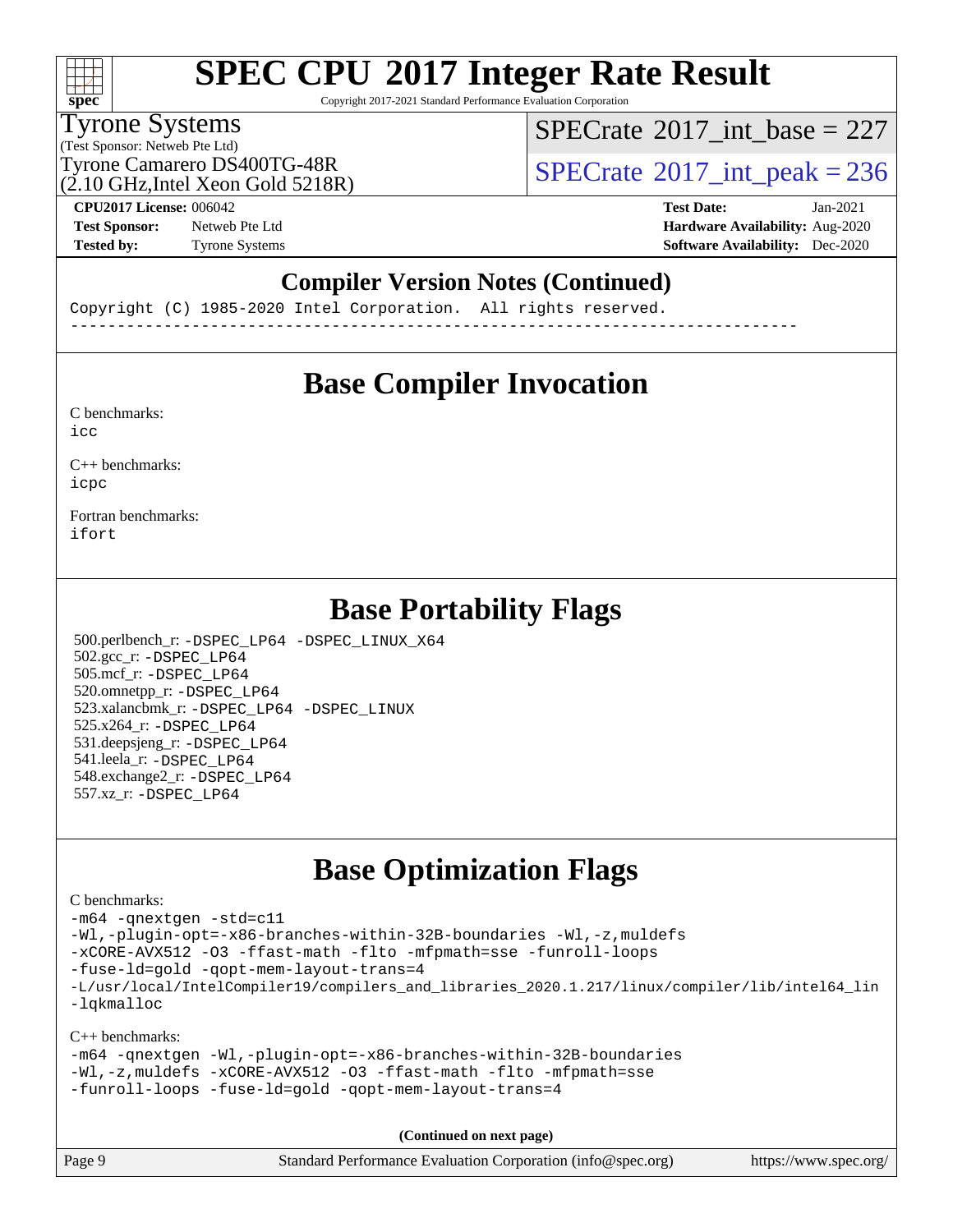

# **[SPEC CPU](http://www.spec.org/auto/cpu2017/Docs/result-fields.html#SPECCPU2017IntegerRateResult)[2017 Integer Rate Result](http://www.spec.org/auto/cpu2017/Docs/result-fields.html#SPECCPU2017IntegerRateResult)**

Copyright 2017-2021 Standard Performance Evaluation Corporation

Tyrone Systems

(Test Sponsor: Netweb Pte Ltd)

 $SPECTate$ <sup>®</sup>[2017\\_int\\_base =](http://www.spec.org/auto/cpu2017/Docs/result-fields.html#SPECrate2017intbase) 227

(2.10 GHz,Intel Xeon Gold 5218R)

Tyrone Camarero DS400TG-48R<br> $\overline{SPECrate}$  $\overline{SPECrate}$  $\overline{SPECrate}$ <sup>®</sup>[2017\\_int\\_peak = 2](http://www.spec.org/auto/cpu2017/Docs/result-fields.html#SPECrate2017intpeak)36

**[Test Sponsor:](http://www.spec.org/auto/cpu2017/Docs/result-fields.html#TestSponsor)** Netweb Pte Ltd **[Hardware Availability:](http://www.spec.org/auto/cpu2017/Docs/result-fields.html#HardwareAvailability)** Aug-2020 **[Tested by:](http://www.spec.org/auto/cpu2017/Docs/result-fields.html#Testedby)** Tyrone Systems **[Software Availability:](http://www.spec.org/auto/cpu2017/Docs/result-fields.html#SoftwareAvailability)** Dec-2020

**[CPU2017 License:](http://www.spec.org/auto/cpu2017/Docs/result-fields.html#CPU2017License)** 006042 **[Test Date:](http://www.spec.org/auto/cpu2017/Docs/result-fields.html#TestDate)** Jan-2021

## **[Base Optimization Flags \(Continued\)](http://www.spec.org/auto/cpu2017/Docs/result-fields.html#BaseOptimizationFlags)**

[C++ benchmarks](http://www.spec.org/auto/cpu2017/Docs/result-fields.html#CXXbenchmarks) (continued):

[-L/usr/local/IntelCompiler19/compilers\\_and\\_libraries\\_2020.1.217/linux/compiler/lib/intel64\\_lin](http://www.spec.org/cpu2017/results/res2021q1/cpu2017-20210201-24871.flags.html#user_CXXbase_linkpath_2cb6f503891ebf8baee7515f4e7d4ec1217444d1d05903cc0091ac4158de400651d2b2313a9fa414cb8a8f0e16ab029634f5c6db340f400369c190d4db8a54a0) [-lqkmalloc](http://www.spec.org/cpu2017/results/res2021q1/cpu2017-20210201-24871.flags.html#user_CXXbase_qkmalloc_link_lib_79a818439969f771c6bc311cfd333c00fc099dad35c030f5aab9dda831713d2015205805422f83de8875488a2991c0a156aaa600e1f9138f8fc37004abc96dc5)

[Fortran benchmarks:](http://www.spec.org/auto/cpu2017/Docs/result-fields.html#Fortranbenchmarks)

[-m64](http://www.spec.org/cpu2017/results/res2021q1/cpu2017-20210201-24871.flags.html#user_FCbase_m64-icc) [-Wl,-plugin-opt=-x86-branches-within-32B-boundaries](http://www.spec.org/cpu2017/results/res2021q1/cpu2017-20210201-24871.flags.html#user_FCbase_f-x86-branches-within-32B-boundaries_0098b4e4317ae60947b7b728078a624952a08ac37a3c797dfb4ffeb399e0c61a9dd0f2f44ce917e9361fb9076ccb15e7824594512dd315205382d84209e912f3) [-Wl,-z,muldefs](http://www.spec.org/cpu2017/results/res2021q1/cpu2017-20210201-24871.flags.html#user_FCbase_link_force_multiple1_b4cbdb97b34bdee9ceefcfe54f4c8ea74255f0b02a4b23e853cdb0e18eb4525ac79b5a88067c842dd0ee6996c24547a27a4b99331201badda8798ef8a743f577) [-xCORE-AVX512](http://www.spec.org/cpu2017/results/res2021q1/cpu2017-20210201-24871.flags.html#user_FCbase_f-xCORE-AVX512) [-O3](http://www.spec.org/cpu2017/results/res2021q1/cpu2017-20210201-24871.flags.html#user_FCbase_f-O3) [-ipo](http://www.spec.org/cpu2017/results/res2021q1/cpu2017-20210201-24871.flags.html#user_FCbase_f-ipo) [-no-prec-div](http://www.spec.org/cpu2017/results/res2021q1/cpu2017-20210201-24871.flags.html#user_FCbase_f-no-prec-div) [-qopt-mem-layout-trans=4](http://www.spec.org/cpu2017/results/res2021q1/cpu2017-20210201-24871.flags.html#user_FCbase_f-qopt-mem-layout-trans_fa39e755916c150a61361b7846f310bcdf6f04e385ef281cadf3647acec3f0ae266d1a1d22d972a7087a248fd4e6ca390a3634700869573d231a252c784941a8) [-nostandard-realloc-lhs](http://www.spec.org/cpu2017/results/res2021q1/cpu2017-20210201-24871.flags.html#user_FCbase_f_2003_std_realloc_82b4557e90729c0f113870c07e44d33d6f5a304b4f63d4c15d2d0f1fab99f5daaed73bdb9275d9ae411527f28b936061aa8b9c8f2d63842963b95c9dd6426b8a) [-align array32byte](http://www.spec.org/cpu2017/results/res2021q1/cpu2017-20210201-24871.flags.html#user_FCbase_align_array32byte_b982fe038af199962ba9a80c053b8342c548c85b40b8e86eb3cc33dee0d7986a4af373ac2d51c3f7cf710a18d62fdce2948f201cd044323541f22fc0fffc51b6) [-auto](http://www.spec.org/cpu2017/results/res2021q1/cpu2017-20210201-24871.flags.html#user_FCbase_f-auto) [-mbranches-within-32B-boundaries](http://www.spec.org/cpu2017/results/res2021q1/cpu2017-20210201-24871.flags.html#user_FCbase_f-mbranches-within-32B-boundaries) [-L/usr/local/IntelCompiler19/compilers\\_and\\_libraries\\_2020.1.217/linux/compiler/lib/intel64\\_lin](http://www.spec.org/cpu2017/results/res2021q1/cpu2017-20210201-24871.flags.html#user_FCbase_linkpath_2cb6f503891ebf8baee7515f4e7d4ec1217444d1d05903cc0091ac4158de400651d2b2313a9fa414cb8a8f0e16ab029634f5c6db340f400369c190d4db8a54a0) [-lqkmalloc](http://www.spec.org/cpu2017/results/res2021q1/cpu2017-20210201-24871.flags.html#user_FCbase_qkmalloc_link_lib_79a818439969f771c6bc311cfd333c00fc099dad35c030f5aab9dda831713d2015205805422f83de8875488a2991c0a156aaa600e1f9138f8fc37004abc96dc5)

### **[Peak Compiler Invocation](http://www.spec.org/auto/cpu2017/Docs/result-fields.html#PeakCompilerInvocation)**

[C benchmarks](http://www.spec.org/auto/cpu2017/Docs/result-fields.html#Cbenchmarks):  $inc$ 

[C++ benchmarks:](http://www.spec.org/auto/cpu2017/Docs/result-fields.html#CXXbenchmarks) [icpc](http://www.spec.org/cpu2017/results/res2021q1/cpu2017-20210201-24871.flags.html#user_CXXpeak_intel_icpc_c510b6838c7f56d33e37e94d029a35b4a7bccf4766a728ee175e80a419847e808290a9b78be685c44ab727ea267ec2f070ec5dc83b407c0218cded6866a35d07)

[Fortran benchmarks](http://www.spec.org/auto/cpu2017/Docs/result-fields.html#Fortranbenchmarks): [ifort](http://www.spec.org/cpu2017/results/res2021q1/cpu2017-20210201-24871.flags.html#user_FCpeak_intel_ifort_8111460550e3ca792625aed983ce982f94888b8b503583aa7ba2b8303487b4d8a21a13e7191a45c5fd58ff318f48f9492884d4413fa793fd88dd292cad7027ca)

## **[Peak Portability Flags](http://www.spec.org/auto/cpu2017/Docs/result-fields.html#PeakPortabilityFlags)**

 500.perlbench\_r: [-DSPEC\\_LP64](http://www.spec.org/cpu2017/results/res2021q1/cpu2017-20210201-24871.flags.html#b500.perlbench_r_peakPORTABILITY_DSPEC_LP64) [-DSPEC\\_LINUX\\_X64](http://www.spec.org/cpu2017/results/res2021q1/cpu2017-20210201-24871.flags.html#b500.perlbench_r_peakCPORTABILITY_DSPEC_LINUX_X64) 502.gcc\_r: [-D\\_FILE\\_OFFSET\\_BITS=64](http://www.spec.org/cpu2017/results/res2021q1/cpu2017-20210201-24871.flags.html#user_peakPORTABILITY502_gcc_r_file_offset_bits_64_5ae949a99b284ddf4e95728d47cb0843d81b2eb0e18bdfe74bbf0f61d0b064f4bda2f10ea5eb90e1dcab0e84dbc592acfc5018bc955c18609f94ddb8d550002c) 505.mcf\_r: [-DSPEC\\_LP64](http://www.spec.org/cpu2017/results/res2021q1/cpu2017-20210201-24871.flags.html#suite_peakPORTABILITY505_mcf_r_DSPEC_LP64) 520.omnetpp\_r: [-DSPEC\\_LP64](http://www.spec.org/cpu2017/results/res2021q1/cpu2017-20210201-24871.flags.html#suite_peakPORTABILITY520_omnetpp_r_DSPEC_LP64) 523.xalancbmk\_r: [-DSPEC\\_LP64](http://www.spec.org/cpu2017/results/res2021q1/cpu2017-20210201-24871.flags.html#suite_peakPORTABILITY523_xalancbmk_r_DSPEC_LP64) [-DSPEC\\_LINUX](http://www.spec.org/cpu2017/results/res2021q1/cpu2017-20210201-24871.flags.html#b523.xalancbmk_r_peakCXXPORTABILITY_DSPEC_LINUX) 525.x264\_r: [-DSPEC\\_LP64](http://www.spec.org/cpu2017/results/res2021q1/cpu2017-20210201-24871.flags.html#suite_peakPORTABILITY525_x264_r_DSPEC_LP64) 531.deepsjeng\_r: [-DSPEC\\_LP64](http://www.spec.org/cpu2017/results/res2021q1/cpu2017-20210201-24871.flags.html#suite_peakPORTABILITY531_deepsjeng_r_DSPEC_LP64) 541.leela\_r: [-DSPEC\\_LP64](http://www.spec.org/cpu2017/results/res2021q1/cpu2017-20210201-24871.flags.html#suite_peakPORTABILITY541_leela_r_DSPEC_LP64) 548.exchange2\_r: [-DSPEC\\_LP64](http://www.spec.org/cpu2017/results/res2021q1/cpu2017-20210201-24871.flags.html#suite_peakPORTABILITY548_exchange2_r_DSPEC_LP64) 557.xz\_r: [-DSPEC\\_LP64](http://www.spec.org/cpu2017/results/res2021q1/cpu2017-20210201-24871.flags.html#suite_peakPORTABILITY557_xz_r_DSPEC_LP64)

## **[Peak Optimization Flags](http://www.spec.org/auto/cpu2017/Docs/result-fields.html#PeakOptimizationFlags)**

[C benchmarks:](http://www.spec.org/auto/cpu2017/Docs/result-fields.html#Cbenchmarks)

**(Continued on next page)**

Page 10 Standard Performance Evaluation Corporation [\(info@spec.org\)](mailto:info@spec.org) <https://www.spec.org/>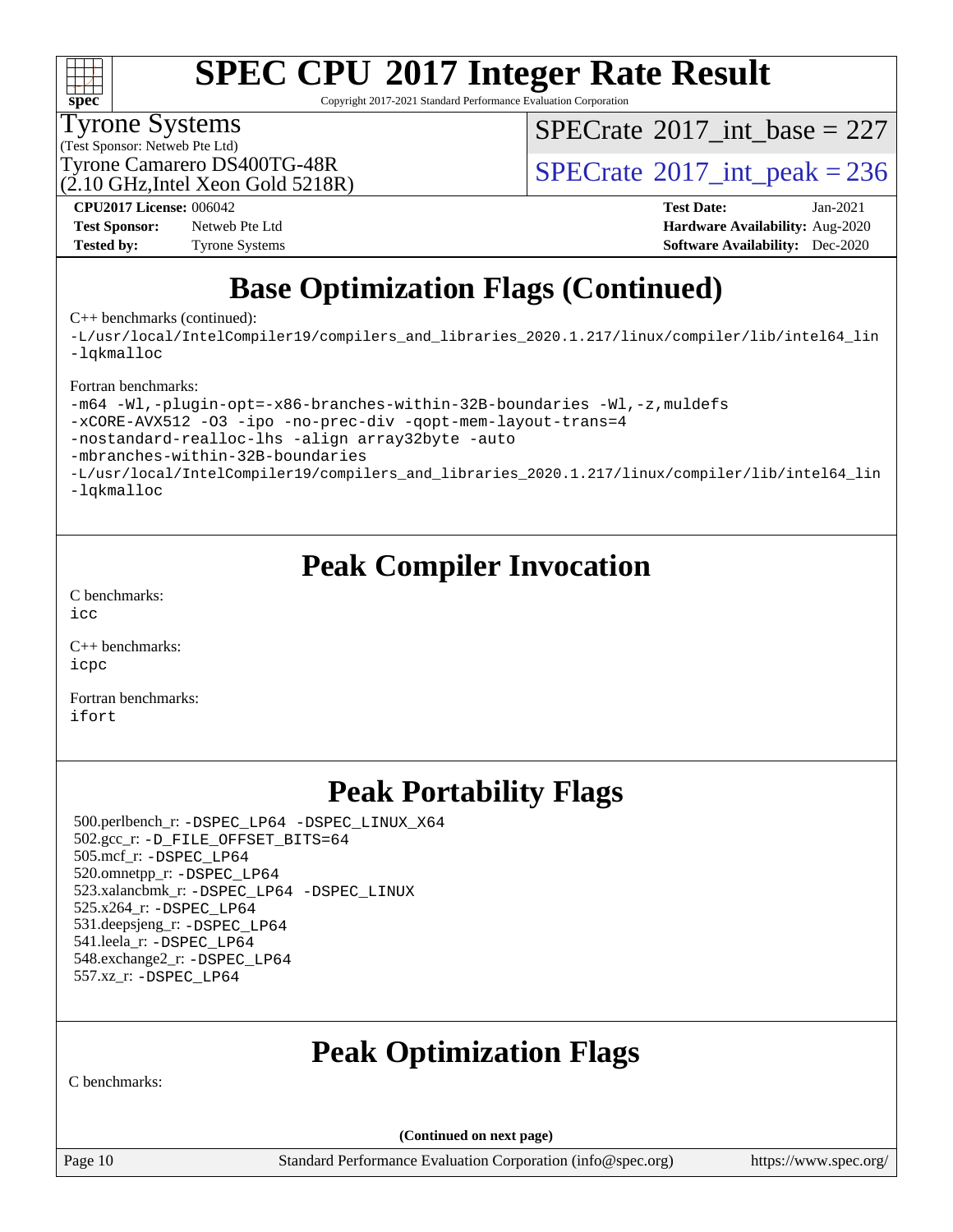# **[SPEC CPU](http://www.spec.org/auto/cpu2017/Docs/result-fields.html#SPECCPU2017IntegerRateResult)[2017 Integer Rate Result](http://www.spec.org/auto/cpu2017/Docs/result-fields.html#SPECCPU2017IntegerRateResult)**

Copyright 2017-2021 Standard Performance Evaluation Corporation

Tyrone Systems

 $SPECTate$ <sup>®</sup>[2017\\_int\\_base =](http://www.spec.org/auto/cpu2017/Docs/result-fields.html#SPECrate2017intbase) 227

(Test Sponsor: Netweb Pte Ltd) (2.10 GHz,Intel Xeon Gold 5218R)

Tyrone Camarero DS400TG-48R<br> $\overline{SPECrate}$  $\overline{SPECrate}$  $\overline{SPECrate}$ <sup>®</sup>[2017\\_int\\_peak = 2](http://www.spec.org/auto/cpu2017/Docs/result-fields.html#SPECrate2017intpeak)36

**[Test Sponsor:](http://www.spec.org/auto/cpu2017/Docs/result-fields.html#TestSponsor)** Netweb Pte Ltd **[Hardware Availability:](http://www.spec.org/auto/cpu2017/Docs/result-fields.html#HardwareAvailability)** Aug-2020 **[Tested by:](http://www.spec.org/auto/cpu2017/Docs/result-fields.html#Testedby)** Tyrone Systems **[Software Availability:](http://www.spec.org/auto/cpu2017/Docs/result-fields.html#SoftwareAvailability)** Dec-2020

**[CPU2017 License:](http://www.spec.org/auto/cpu2017/Docs/result-fields.html#CPU2017License)** 006042 **[Test Date:](http://www.spec.org/auto/cpu2017/Docs/result-fields.html#TestDate)** Jan-2021

### **[Peak Optimization Flags \(Continued\)](http://www.spec.org/auto/cpu2017/Docs/result-fields.html#PeakOptimizationFlags)**

```
 500.perlbench_r: -Wl,-z,muldefs -prof-gen(pass 1) -prof-use(pass 2)
-xCORE-AVX512 -ipo -O3 -no-prec-div
-qopt-mem-layout-trans=4 -fno-strict-overflow
-mbranches-within-32B-boundaries
-L/usr/local/IntelCompiler19/compilers_and_libraries_2020.1.217/linux/compiler/lib/intel64_lin
-lqkmalloc
 502.gcc_r: -m32
-L/usr/local/IntelCompiler19/compilers_and_libraries_2020.1.217/linux/compiler/lib/ia32_lin
-std=gnu89
-Wl,-plugin-opt=-x86-branches-within-32B-boundaries
-Wl,-z,muldefs -fprofile-generate(pass 1)
-fprofile-use=default.profdata(pass 2) -xCORE-AVX512 -flto
-Ofast(pass 1) -O3 -ffast-math -qnextgen -fuse-ld=gold
-qopt-mem-layout-trans=4 -L/usr/local/je5.0.1-32/lib
-ljemalloc
505.\text{mcf}_r: basepeak = yes
 525.x264_r: -m64 -qnextgen -std=c11
-Wl,-plugin-opt=-x86-branches-within-32B-boundaries
-Wl,-z,muldefs -xCORE-AVX512 -flto -O3 -ffast-math
-fuse-ld=gold -qopt-mem-layout-trans=4 -fno-alias
-L/usr/local/IntelCompiler19/compilers_and_libraries_2020.1.217/linux/compiler/lib/intel64_lin
-lqkmalloc
 557.xz_r: -Wl,-z,muldefs -xCORE-AVX512 -ipo -O3 -no-prec-div
-qopt-mem-layout-trans=4 -mbranches-within-32B-boundaries
-L/usr/local/IntelCompiler19/compilers_and_libraries_2020.1.217/linux/compiler/lib/intel64_lin
-lqkmalloc
C++ benchmarks: 
520.omnetpp_r: basepeak = yes
 523.xalancbmk_r: basepeak = yes
 531.deepsjeng_r: basepeak = yes
 541.leela_r: basepeak = yes
Fortran benchmarks: 
 548.exchange2_r: basepeak = yes
```